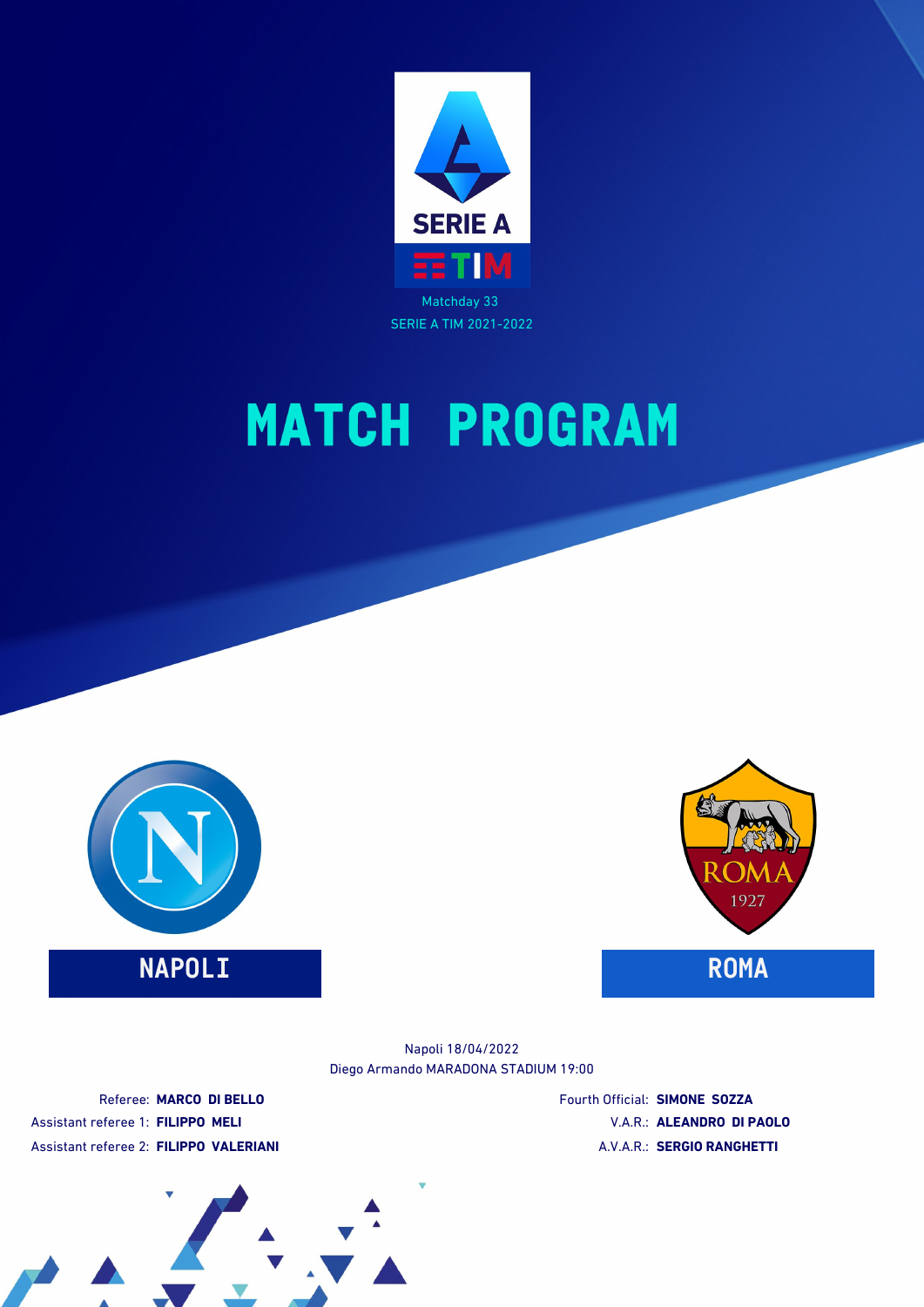

## **MATCH PROGRAM**

Napoli 18/04/2022 Diego Armando MARADONA STADIUM - 19:00



### **SERIE A TIM 2021-22**

| <b>OVERALL</b>   | <b>PTS</b> | P  | W  | D                     |                  | GF | GA | <b>GD</b>  |
|------------------|------------|----|----|-----------------------|------------------|----|----|------------|
| <b>NAPOLI</b>    | 66         | 32 | 20 | $\bullet$             | $\boldsymbol{6}$ | 58 | 26 | $+32$      |
| <b>ROMA</b>      | 57         | 32 | 17 | $\bullet$             | 9                | 53 | 36 | $+17$      |
| <b>HOME/AWAY</b> | <b>PTS</b> | P  | W  | D                     | ┗                | GF | GA | <b>AVG</b> |
| <b>NAPOLI</b>    | 29         | 16 | 9  | $\overline{2}$        | 5                | 27 | 14 | 1.7        |
| <b>ROMA</b>      | 23         | 15 | 7  | $\mathbf{2}^{\prime}$ | $\boldsymbol{6}$ | 28 | 21 | 1.9        |

### **HEAD TO HEAD - LAST 5 MATCHES**

| 2021-22 MD 9  | <b>ROMA</b>                                                                             | <b>NAPOLI</b>                            |         |
|---------------|-----------------------------------------------------------------------------------------|------------------------------------------|---------|
| 24/10/2021    |                                                                                         |                                          | $0 - 0$ |
| 2020-21 MD 28 | <b>ROMA</b>                                                                             | <b>NAPOLI</b>                            |         |
| 21/03/2021    |                                                                                         | 27'(1°T) D. MERTENS, 34'(1°T) D. MERTENS | $0-2$   |
| 2020-21 MD 9  | <b>NAPOLI</b>                                                                           | <b>ROMA</b>                              |         |
| 29/11/2020    | 31'(1°T) L. INSIGNE, 19'(2°T) FABIAN RUIZ, 36'(2°T) D.<br>MERTENS, 41'(2°T) M. POLITANO |                                          | $4 - 0$ |
| 2019-20 MD 30 | <b>NAPOLI</b>                                                                           | <b>ROMA</b>                              |         |
| 05/07/2020    | 10'(2°T) J. CALLEJON, 37'(2°T) L. INSIGNE                                               | 15'(2°T) H. MKHITARYAN                   | $2 - 1$ |
| 2019-20 MD 11 | <b>ROMA</b>                                                                             | <b>NAPOLI</b>                            |         |
| 02/11/2019    | 19'(1°T) N. ZANIOLO, 10'(2°T) J. VERETOUT                                               | $27(2°T)$ A. MILIK                       | $2 - 1$ |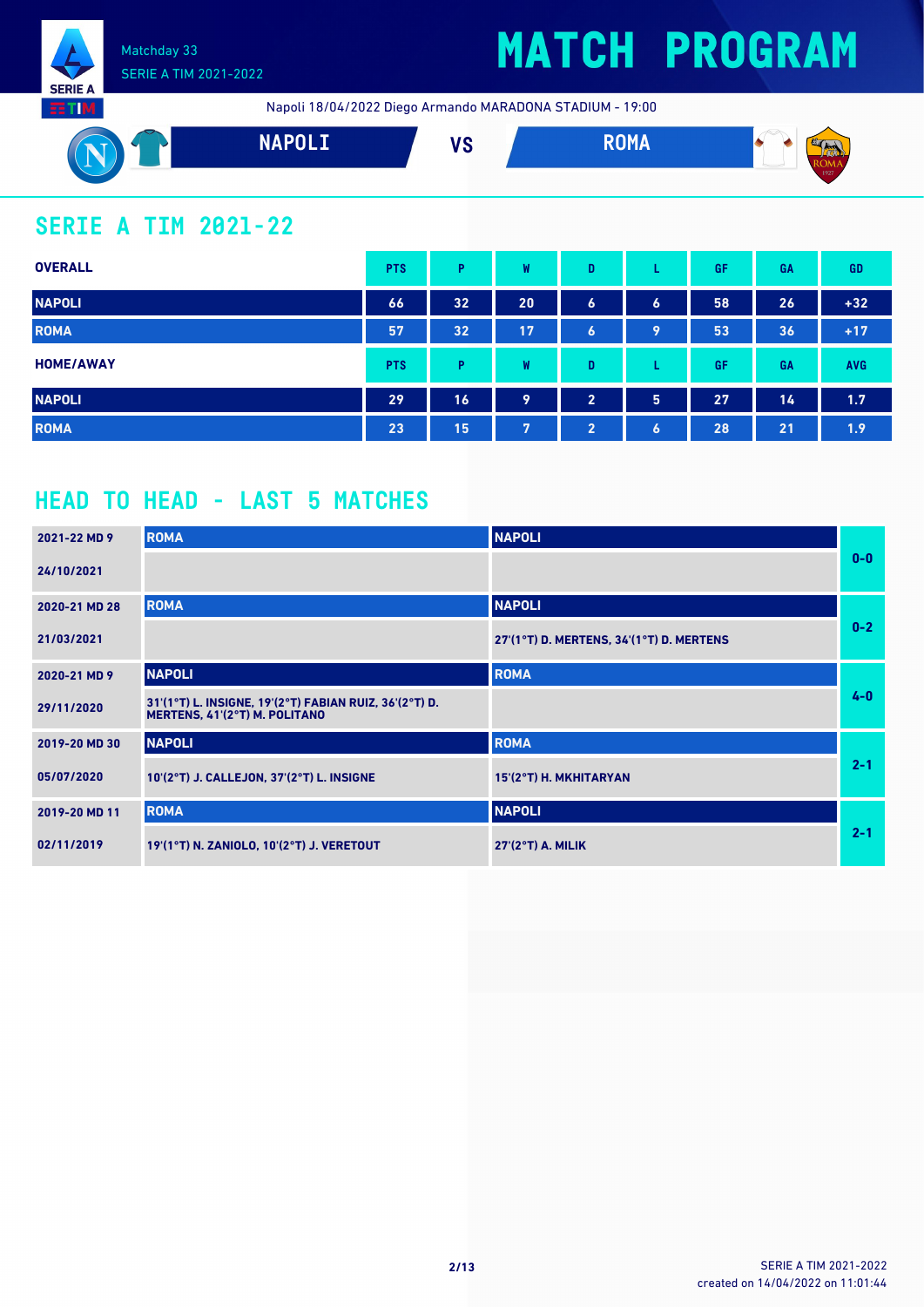

Napoli 18/04/2022 Diego Armando MARADONA STADIUM - 19:00



#### **SQUADS**

| <b>NAPOLI</b>                                 | CAPS A                   | <b>GOALS A</b>   | GOALS 2021-22  | CAPS 2021-22   | MINS. 2021-22 |
|-----------------------------------------------|--------------------------|------------------|----------------|----------------|---------------|
| <b>GOALKEEPERS</b>                            |                          |                  |                |                |               |
| 1 ALEX MERET                                  | 75                       | 89               | $\overline{2}$ | 4              | 382           |
| 12 DAVIDE MARFELLA                            | $\pmb{0}$                | $\mathbf{0}$     | $\pmb{0}$      | $\bf{0}$       | $\pmb{0}$     |
| <b>HUBERT IDASIAK</b><br>16                   | $\mathbf{0}$             | $\mathbf{0}$     | $\mathbf{0}$   | $\mathbf{0}$   | $\mathbf{0}$  |
| 25 DAVID OSPINA                               | 78                       | 73               | 24             | 28             | 2707          |
| <b>DEFENDERS</b>                              |                          |                  |                |                |               |
| 2 KEVIN MALCUIT                               | 42                       | $\mathbf{0}$     | $\mathbf{0}$   | $\overline{7}$ | 267           |
| 3 AXEL TUANZEBE                               | $\overline{1}$           | $\bf{0}$         | $\mathbf{0}$   | $\mathbf{1}$   | 13            |
| <b>JUAN JESUS</b><br>5                        | 199                      | 3                | $\mathbf{1}$   | 18             | 1191          |
| <b>MARIO RUI</b><br>$\boldsymbol{6}$          | 200                      | 3                | $\mathbf{0}$   | 29             | 2741          |
| <b>13 AMIR RRAHMANI</b>                       | 80                       | 4                | 3              | 28             | 2660          |
| <b>GIOVANNI DI LORENZO</b><br>22 <sub>2</sub> | 136                      | 12               | $\mathbf{1}$   | 30             | 2790          |
| KALIDOU KOULIBALY<br>26                       | 231                      | 12               | $\overline{2}$ | 22             | 2087          |
| <b>FAOUZI GHOULAM</b><br>31.                  | 157                      | 3                | $\mathbf{0}$   | 11             | 254           |
| 55 MOUSSA MANE'                               | $\mathbf{0}$             | $\mathbf{0}$     | $\mathbf{0}$   | $\overline{0}$ | $\mathbf{0}$  |
| ALESSANDRO ZANOLI<br>59                       | 8                        | $\pmb{0}$        | $\mathbf{0}$   | 8              | 253           |
| 74 DAVIDE COSTANZO                            | $\mathbf{0}$             | $\mathbf{0}$     | $\mathbf{0}$   | 0              | $\mathbf{0}$  |
| <b>MIDFIELDERS</b>                            |                          |                  |                |                |               |
| 4 DIEGO DEMME                                 | 54                       | 3                | $\mathbf{0}$   | 15             | 617           |
| 7 ELJIF ELMAS                                 | 91                       | $\boldsymbol{6}$ | 3              | 32             | 1610          |
| <b>FABIAN RUIZ</b><br>8                       | 120                      | 17               | 6              | 27             | 2124          |
| <b>PIOTR ZIELINSKI</b><br>20                  | 293                      | 35               | 5              | 30             | 2033          |
| <b>STANISLAV LOBOTKA</b><br>68                | 48                       | $\pmb{0}$        | $\pmb{0}$      | 19             | 1611          |
| 99 ANDRE' ANGUISSA                            | 19                       | $\bf{0}$         | $\pmb{0}$      | 19             | 1585          |
| <b>FORWARDS</b>                               |                          |                  |                |                |               |
| 9 VICTOR OSIMHEN                              | 45                       | 22               | 12             | 21             | 1613          |
| <b>HIRVING LOZANO</b><br>11                   | 83                       | 19               | 4              | 25             | 1318          |
| <b>DRIES MERTENS</b><br>14                    | 289                      | 110              | 8              | 24             | 1144          |
| <b>MATTEO POLITANO</b><br>21 <sup>1</sup>     | 224                      | 38               | $\overline{2}$ | 29             | 1610          |
| 24 LORENZO INSIGNE                            | 331                      | 93               | 8              | 26             | 1934          |
| 33 ADAM OUNAS                                 | 61                       | $\overline{7}$   | $\mathbf{0}$   | 14             | 378           |
| 37 ANDREA PETAGNA                             | 189                      | 44               | 3              | 22             | 608           |
| <b>GIUSEPPE AMBROSINO</b><br>70               | $\mathbf{0}$             | $\mathbf{0}$     | $\mathbf{0}$   | $\mathbf{0}$   | $\mathbf{0}$  |
| 73 ANTONIO CIOFFI                             | $\mathbf{1}$             | $\mathbf 0$      | $\mathbf{0}$   | $\mathbf{0}$   | $\mathbf 0$   |
| 82 ANTONIO VERGARA                            | $\mathbf 0$              | $\pmb{0}$        | $\pmb{0}$      | $\bf{0}$       | $\mathbf{0}$  |
| <b>STAFF</b>                                  |                          |                  |                |                |               |
| <b>Coach</b>                                  | <b>LUCIANO SPALLETTI</b> |                  |                |                |               |

One yellow card from a suspension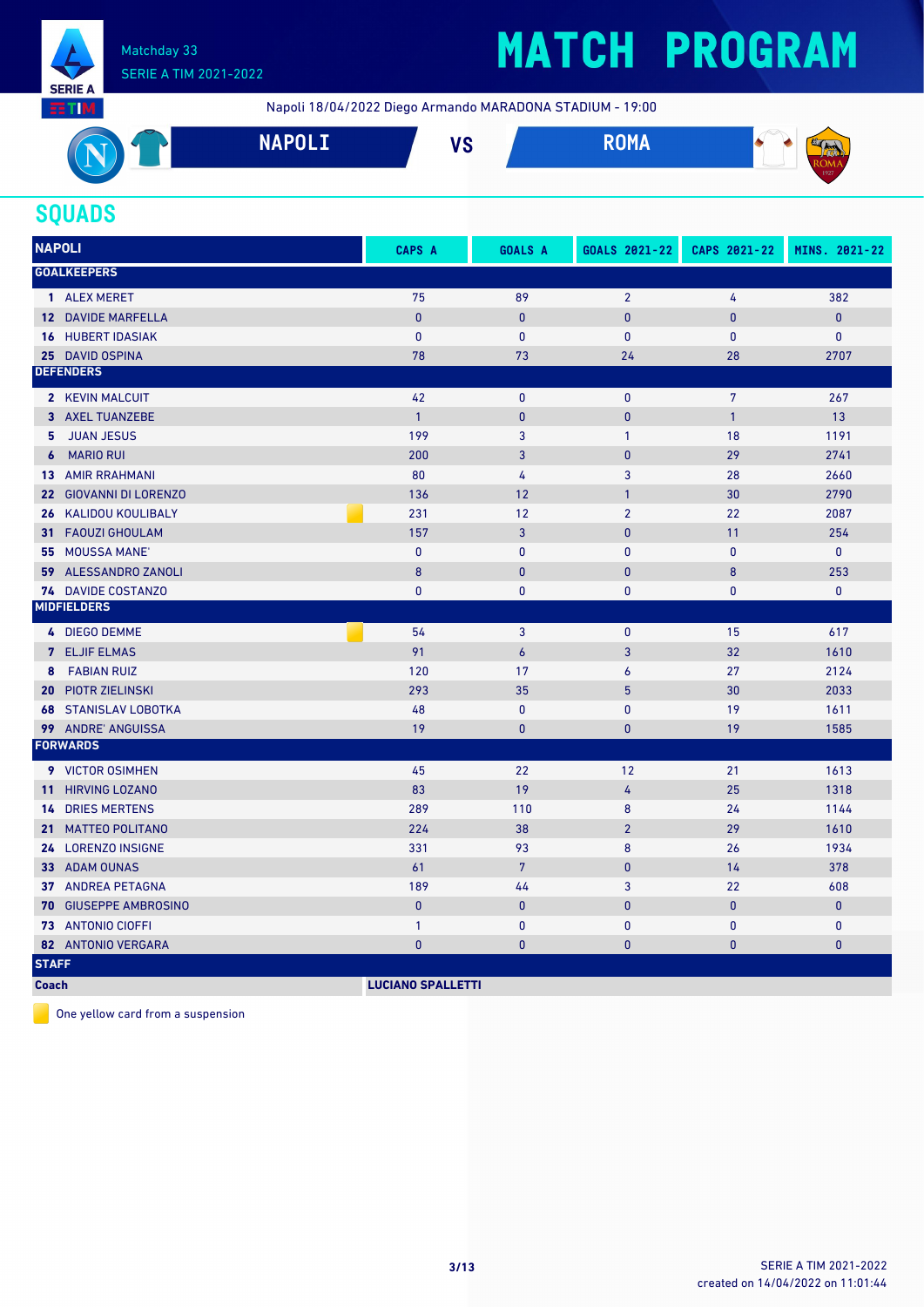

# **MATCH PROGRAM**

Napoli 18/04/2022 Diego Armando MARADONA STADIUM - 19:00

| _______        |                                  |                    |               |      |
|----------------|----------------------------------|--------------------|---------------|------|
| <b>PARTIES</b> | <b>NAPNIT</b><br><b>INAL OFT</b> | 1 <i>10</i><br>, , | <b>NUI'IA</b> | --   |
|                |                                  |                    |               | 1927 |

| <b>ROMA</b>                        | CAPS A                | <b>GOALS A</b>   | GOALS 2021-22  | CAPS 2021-22   | MINS. 2021-22  |
|------------------------------------|-----------------------|------------------|----------------|----------------|----------------|
| <b>GOALKEEPERS</b>                 |                       |                  |                |                |                |
| 1 RUI PATRICIO                     | 32                    | 36               | 36             | 32             | 3126           |
| PIETRO BOER<br>63                  | $\bf{0}$              | $\mathbf{0}$     | $\pmb{0}$      | $\pmb{0}$      | 0              |
| <b>67 DAVIDE MASTRANTONIO</b>      | 0                     | $\bf{0}$         | 0              | 0              | 0              |
| 87 DANIEL FUZATO                   | 6                     | 8                | $\pmb{0}$      | 0              | 0              |
| <b>DEFENDERS</b>                   |                       |                  |                |                |                |
| 2 RICK KARSDORP                    | 76                    | $\mathbf{1}$     | 0              | 30             | 2683           |
| 3 ROGER IBANEZ                     | 68                    | 3                | 3              | 28             | 2551           |
| 5 MATIAS VINA                      | 24                    | 0                | 0              | 24             | 1664           |
| <b>6 CHRIS SMALLING</b>            | 69                    | $\boldsymbol{6}$ | 3              | 23             | 1890           |
| <b>18 DAVIDE SANTON</b>            | 143                   | $\mathbf{0}$     | 0              | 0              | 0              |
| 23 GIANLUCA MANCINI                | 134                   | 11               | $\pmb{0}$      | 28             | 2626           |
| 24 MARASH KUMBULLA                 | 60                    | $\overline{2}$   | 0              | 14             | 872            |
| 37 LEONARDO SPINAZZOLA             | 111                   | 3                | $\pmb{0}$      | $\mathbf{0}$   | $\mathbf{0}$   |
| <b>FILIPPO MISSORI</b><br>58       | $\mathbf{0}$          | $\mathbf{0}$     | $\mathbf{0}$   | $\mathbf{0}$   | 0              |
| <b>60 MAISSA NDIAYE</b>            | $\mathbf{0}$          | $\mathbf{0}$     | $\mathbf{0}$   | $\mathbf{0}$   | 0              |
| 74 JAN OLIVERAS                    | $\mathbf{0}$          | 0                | $\mathbf{0}$   | $\mathbf{0}$   | 0              |
| <b>75 DIMITRIOS KERAMITSIS</b>     | $\mathbf{1}$          | 0                | $\pmb{0}$      | $\mathbf{1}$   | $\overline{2}$ |
| <b>MIDFIELDERS</b>                 |                       |                  |                |                |                |
| <b>4 BRYAN CRISTANTE</b>           | 195                   | 21               | $\overline{2}$ | 29             | 2532           |
| 7 LORENZO PELLEGRINI               | 184                   | 30               | $\bf 8$        | 22             | 1998           |
| <b>15 AINSLEY MAITLAND-NILES</b>   | 6                     | $\mathbf{0}$     | 0              | 6              | 419            |
| 17 JORDAN VERETOUT                 | 161                   | 33               | 4              | 30             | 2112           |
| 22 NICOLO' ZANIOLO                 | 77                    | 12               | $\overline{2}$ | 24             | 1862           |
| 27 SERGIO OLIVEIRA                 | 10                    | $\overline{2}$   | $\overline{2}$ | 10             | 684            |
| 42 AMADOU DIAWARA                  | 127                   | 3                | $\pmb{0}$      | 4              | 189            |
| <b>52 EDOARDO BOVE</b>             | 11                    | $\mathbf{1}$     | $\mathbf{1}$   | 10             | 79             |
| <b>55 EBRIMA DARBOE</b>            | 6                     | 0                | 0              | $\mathbf{1}$   | 65             |
| <b>59 NICOLA ZALEWSKI</b>          | 11                    | $\mathbf{0}$     | $\pmb{0}$      | 10             | 476            |
| <b>62 CRISTIAN VOLPATO</b>         | $\overline{2}$        | $\mathbf{1}$     | $\mathbf{1}$   | $\overline{2}$ | 34             |
| <b>65 FILIPPO TRIPI</b>            | $\bf{0}$              | $\bf{0}$         | $\pmb{0}$      | $\mathbf{0}$   | $\mathbf 0$    |
| 77 HENRIKH MKHITARYAN              | 85                    | 26               | 4              | 29             | 2538           |
| <b>FORWARDS</b>                    |                       |                  |                |                |                |
| <b>9 TAMMY ABRAHAM</b>             | 31                    | 15               | 15             | 31             | 2818           |
| 11 CARLES PEREZ                    | 49                    | 4                | $\mathbf{1}$   | 14             | 427            |
| <b>14 ELDOR SHOMURODOV</b>         | 54                    | 10               | $\overline{2}$ | 23             | 742            |
| 64 FELIX AFENA-GYAN                | 15                    | 2 <sup>2</sup>   | $\overline{2}$ | 15             | 673            |
| <b>68 JOEL VOELKERLING PERSSON</b> | $\pmb{0}$             | $\bf{0}$         | $\pmb{0}$      | 0              | 0              |
| 92 STEPHAN EL SHAARAWY             | 226                   | 58               | $\overline{2}$ | 21             | 941            |
| <b>STAFF</b>                       |                       |                  |                |                |                |
| <b>Coach</b>                       | <b>JOSE' MOURINHO</b> |                  |                |                |                |

One yellow card from a suspension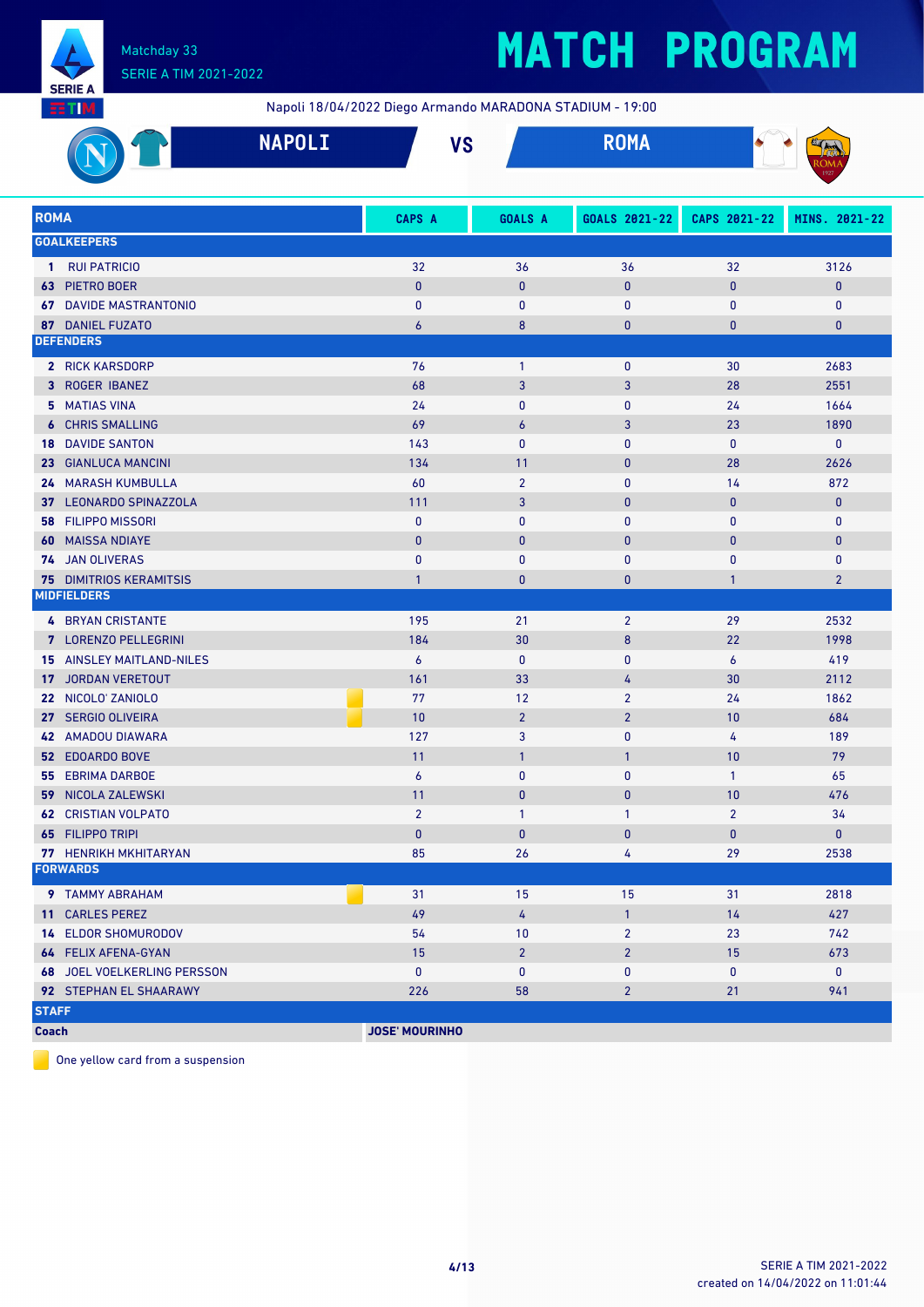

Napoli 18/04/2022 Diego Armando MARADONA STADIUM - 19:00



### **LAST 5 MATCHES**

| <b>NAPOLI</b>      |                                          |                                                              |         |
|--------------------|------------------------------------------|--------------------------------------------------------------|---------|
| <b>MATCHDAY 32</b> | <b>NAPOLI</b>                            | <b>FIORENTINA</b>                                            | $2 - 3$ |
| 10/04/2022         | 13'(2°T) D. MERTENS, 39'(2°T) V. OSIMHEN | 29'(1°T) N. GONZALEZ, 21'(2°T) J. IKONE', 27'(2°T) A. CABRAL |         |
| <b>MATCHDAY 31</b> | <b>ATALANTA</b>                          | <b>NAPOLI</b>                                                | $1 - 3$ |
| 03/04/2022         | 13'(2°T) M. DE ROON                      | 14'(1°T) L. INSIGNE, 37'(1°T) M. POLITANO, 36'(2°T) E. ELMAS |         |
| <b>MATCHDAY 30</b> | <b>NAPOLI</b>                            | <b>UDINESE</b>                                               | $2 - 1$ |
| 19/03/2022         | 7'(2°T) V. OSIMHEN, 18'(2°T) V. OSIMHEN  | 22'(1°T) G. DEULOFEU                                         |         |
| <b>MATCHDAY 29</b> | <b>HELLAS VERONA</b>                     | <b>NAPOLI</b>                                                | $1 - 2$ |
| 13/03/2022         | 32'(2°T) D. FARAONI                      | 14'(1°T) V. OSIMHEN, 26'(2°T) V. OSIMHEN                     |         |
| <b>MATCHDAY 28</b> | <b>NAPOLI</b>                            | <b>MILAN</b>                                                 | $0 - 1$ |
| 06/03/2022         |                                          | 4'(2°T) O. GIROUD                                            |         |

#### **ROMA**

| <b>MATCHDAY 32</b> | <b>ROMA</b>                                                               | <b>SALERNITANA</b>      | $2 - 1$ |
|--------------------|---------------------------------------------------------------------------|-------------------------|---------|
| 10/04/2022         | 37'(2°T) C. PEREZ, 40'(2°T) C. SMALLING                                   | 22'(1°T) I. RADOVANOVIC |         |
| <b>MATCHDAY 31</b> | <b>SAMPDORIA</b>                                                          | <b>ROMA</b>             | $0 - 1$ |
| 03/04/2022         |                                                                           | 27'(1°T) H. MKHITARYAN  |         |
| <b>MATCHDAY 30</b> | <b>ROMA</b>                                                               | <b>LAZIO</b>            |         |
| 20/03/2022         | 1'(1°T) T. ABRAHAM, 22'(1°T) T. ABRAHAM, 40'(1°T) L.<br><b>PELLEGRINI</b> |                         | $3 - 0$ |
| <b>MATCHDAY 29</b> | <b>UDINESE</b>                                                            | <b>ROMA</b>             | $1 - 1$ |
| 13/03/2022         | 15'(1°T) N. MOLINA                                                        | 49'(2°T) L. PELLEGRINI  |         |
| <b>MATCHDAY 28</b> | <b>ROMA</b>                                                               | <b>ATALANTA</b>         | $1 - 0$ |
| 05/03/2022         | 32'(1°T) T. ABRAHAM                                                       |                         |         |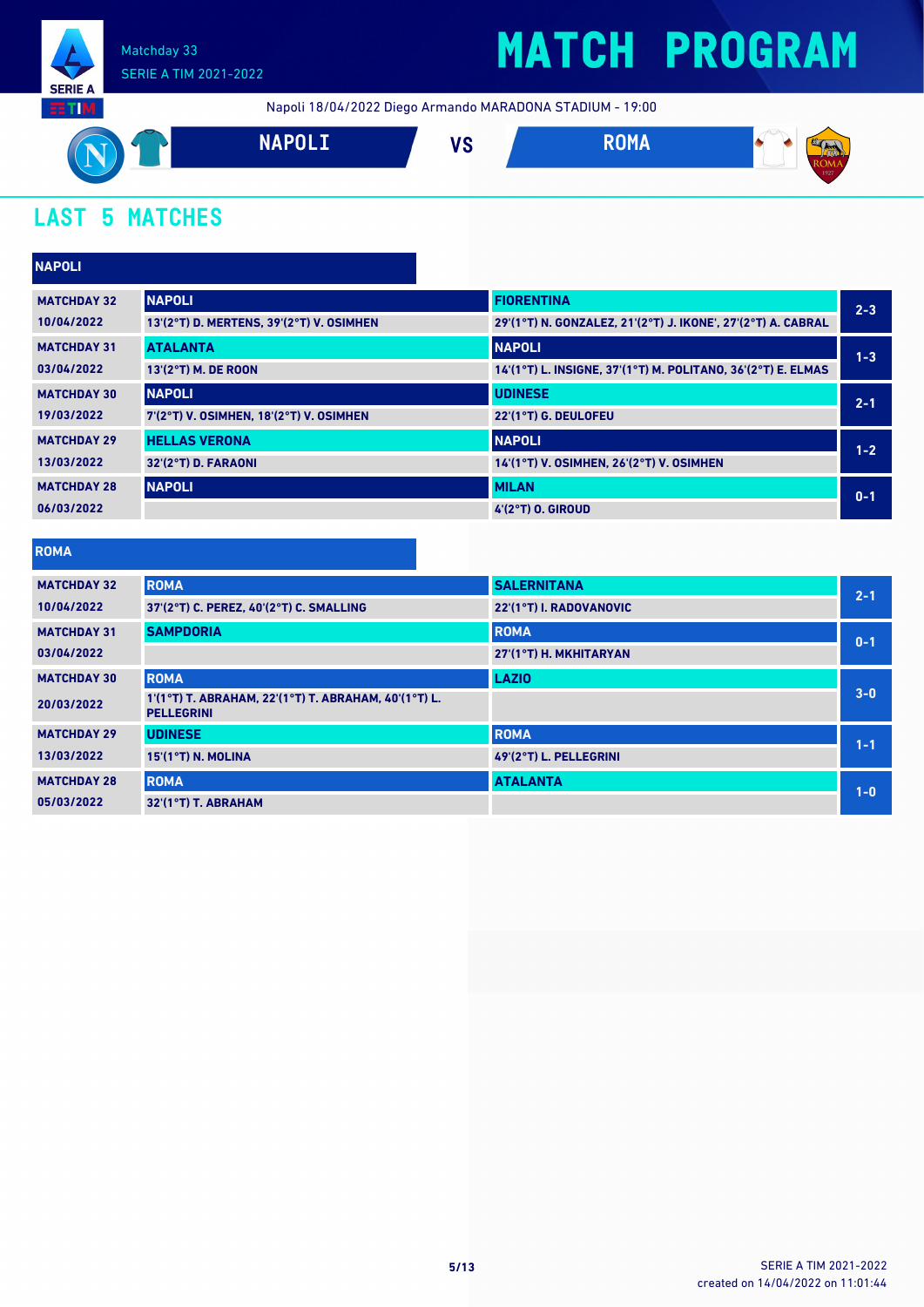

# **MATCH PROGRAM**

Napoli 18/04/2022 Diego Armando MARADONA STADIUM - 19:00

| 33 M                                     | Napoli 18/04/2022 Diego Armando MARADONA STADIOM - 19:00 |             |             |  |
|------------------------------------------|----------------------------------------------------------|-------------|-------------|--|
| <b>NAPOLI</b>                            | <b>VS</b>                                                | <b>ROMA</b> |             |  |
| <b>TEAMS COMPARISON (Average values)</b> | <b>NAPOLI</b>                                            |             | <b>ROMA</b> |  |
| <b>Goals For</b>                         | 1.81                                                     |             | 1.66        |  |
| <b>Goals Conceded</b>                    | 0.81                                                     |             | 1.13        |  |
| <b>Attempts</b>                          | 15.56                                                    |             | 15.63       |  |
| Attempts on target                       | 5.25                                                     |             | 5.06        |  |
| <b>Assists</b>                           | 1.19                                                     |             | 0.91        |  |
| <b>Attacking Plays</b>                   | 34.28                                                    |             | 33.91       |  |
| <b>Passes Completed</b>                  | 497.25                                                   |             | 374.69      |  |
| Passes Completed (%)                     | 87%                                                      |             | 83%         |  |
| <b>Fouls Committed</b>                   | 12.09                                                    |             | 13.53       |  |
| <b>Dribbling</b>                         | 9.34                                                     |             | 8.72        |  |
| <b>Team Defense Position</b>             | 52.77m                                                   |             | 51.55m      |  |
| <b>Key Passes</b>                        | 10.72                                                    |             | 10.31       |  |
| <b>Offsides</b>                          | 1.72                                                     |             | 1.66        |  |
| <b>Corners</b>                           | 5.19                                                     |             | 5.97        |  |
| <b>Cross Completed</b>                   | 4.66                                                     |             | 6.13        |  |
| <b>Defensive Half Ball Possession</b>    | 00'29                                                    |             | 00'28       |  |
| <b>Attacking Half Ball Possession</b>    | 00'26                                                    |             | 00'20       |  |

 $\overline{1}$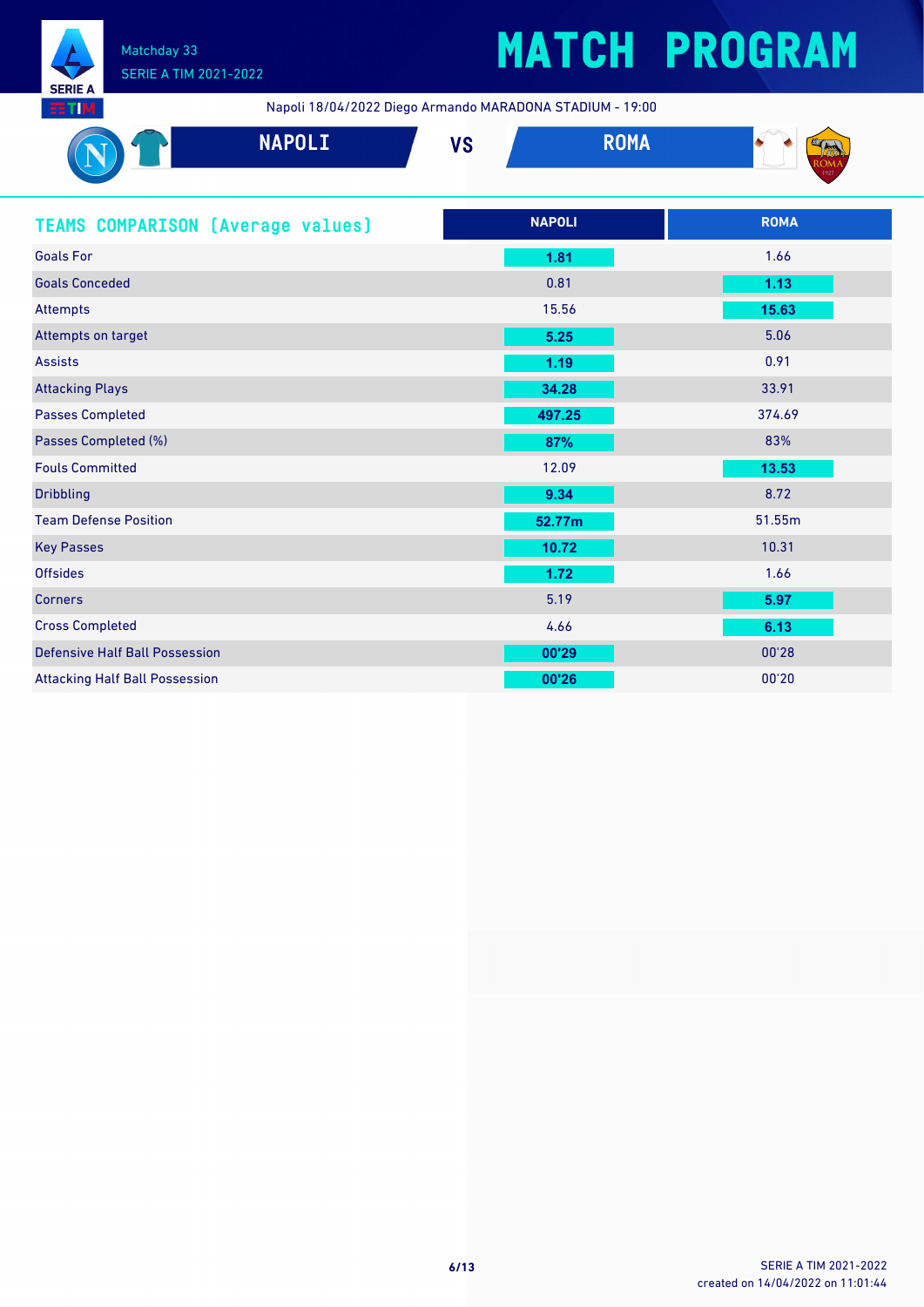

Napoli 18/04/2022 Diego Armando MARADONA STADIUM - 19:00

**NAPOLI VS ROMA** 
$$
\bullet
$$
 **PROMA**  $\bullet$   $\bullet$   $\bullet$   $\bullet$   $\bullet$   $\bullet$   $\bullet$   $\bullet$   $\bullet$   $\bullet$   $\bullet$   $\bullet$   $\bullet$   $\bullet$   $\bullet$   $\bullet$   $\bullet$   $\bullet$   $\bullet$   $\bullet$   $\bullet$   $\bullet$   $\bullet$   $\bullet$   $\bullet$   $\bullet$   $\bullet$   $\bullet$   $\bullet$   $\bullet$   $\bullet$   $\bullet$   $\bullet$   $\bullet$   $\bullet$   $\bullet$   $\bullet$   $\bullet$   $\bullet$   $\bullet$   $\bullet$   $\bullet$   $\bullet$   $\bullet$   $\bullet$   $\bullet$   $\bullet$   $\bullet$   $\bullet$   $\bullet$   $\bullet$   $\bullet$   $\bullet$   $\bullet$   $\bullet$   $\bullet$   $\bullet$   $\bullet$   $\bullet$   $\bullet$   $\bullet$   $\bullet$   $\bullet$   $\bullet$   $\bullet$   $\bullet$   $\bullet$   $\bullet$   $\bullet$   $\bullet$   $\bullet$   $\bullet$  <math display="</b>

#### **ATHLETICS PERFORMANCE**

| <b>NAPOLI</b>           | Caps (Min.) | <b>Average (Km)</b> | <b>AVG Sprint</b><br>(Km) | <b>ROMA</b>             | Caps (Min.) | Average (Km) | <b>AVG Sprint</b><br>(Km) |
|-------------------------|-------------|---------------------|---------------------------|-------------------------|-------------|--------------|---------------------------|
| 99 A. ANGUISSA          | 19 (1585')  | 10.865              | 0.919                     | <b>4 B. CRISTANTE</b>   | 29 (2532')  | 11.516       | 0.689                     |
| 68 S. LOBOTKA           | 19(1611)    | 10.747              | 0.661                     | 7 L. PELLEGRINI         | 22 (1998')  | 11.08        | 1.203                     |
| <b>8 FABIAN RUIZ</b>    | 27 (2124')  | 10.439              | 0.621                     | 77 H. MKHITARYAN        | 29 (2538')  | 10.843       | 1.083                     |
| 13 A. RRAHMANI          | 28 (2660')  | 10.365              | 0.661                     | 3 R. IBANEZ             | 28 (2551')  | 10.118       | 0.75                      |
| <b>22 G. DI LORENZO</b> | 30 (2790')  | 10.238              | 0.943                     | 23 G. MANCINI           | 28 (2626')  | 10.08        | 0.637                     |
| <b>6 MARIO RUI</b>      | 29 (2741')  | 10.109              | 1.062                     | 2 R. KARSDORP           | 30(2683)    | 9.78         | 0.938                     |
| <b>5 JUAN JESUS</b>     | 18 (1191')  | 9.846               | 0.644                     | 9 T. ABRAHAM            | 31(2818)    | 9.543        | 0.869                     |
| 20 P. ZIELINSKI         | 30 (2033')  | 9.611               | 0.707                     | 24 M. KUMBULLA          | 14 (872')   | 9.523        | 0.495                     |
| 26 K. KOULIBALY         | 22 (2087')  | 9.049               | 0.626                     | 27 S. OLIVEIRA          | 10(684)     | 9.449        | 0.869                     |
| 24 L. INSIGNE           | 26 (1934')  | 8.999               | 0.882                     | <b>6 C. SMALLING</b>    | 23 (1890')  | 9.34         | 0.484                     |
| 4 D. DEMME              | 15(617)     | 8.79                | 0.628                     | 17 J. VERETOUT          | 30(2112)    | 9.236        | 0.761                     |
| 9 V. OSIMHEN            | 21 (1613')  | 8.646               | 0.913                     | <b>22 N. ZANIOLO</b>    | 24 (1862')  | 9.197        | 0.931                     |
| 2 K. MALCUIT            | 7(267)      | 8.603               | 0.747                     | <b>5 M. VINA</b>        | 24 (1664')  | 9.017        | 0.976                     |
| <b>7 E. ELMAS</b>       | 32 (1610')  | 8.201               | 0.721                     | <b>55 E. DARBOE</b>     | 1(65)       | 8.88         | 0.733                     |
| 21 M. POLITANO          | 29 (1610')  | 7.525               | 0.799                     | 15 A. MAITLAND-NILES    | 6(419)      | 8.792        | 0.837                     |
| 31 F. GHOULAM           | 11(254)     | 7.463               | 0.71                      | 42 A. DIAWARA           | 4(189)      | 8.61         | 0.529                     |
| 14 D. MERTENS           | 24 (1144')  | 7.349               | 0.722                     | 59 N. ZALEWSKI          | 10(476)     | 7.524        | 0.627                     |
| 59 A. ZANOLI            | 8(253)      | 6.949               | 0.39                      | 64 F. AFENA-GYAN        | 15(673)     | 6.466        | 0.833                     |
| <b>11 H. LOZANO</b>     | 25 (1318')  | 6.82                | 0.737                     | 92 S. EL SHAARAWY       | 21 (941')   | 6.4          | 0.699                     |
| 37 A. PETAGNA           | 22 (608')   | 5.379               | 0.511                     | 14 E. SHOMURODOV        | 23 (742')   | 5.851        | 0.637                     |
| <b>33 A. OUNAS</b>      | 14 (378')   | 5.12                | 0.441                     | <b>11 C. PEREZ</b>      | 14 (427')   | 5.071        | 0.57                      |
| 3 A. TUANZEBE           | 1(13)       | 1.526               | 0.111                     | 62 C. VOLPATO           | 2(34)       | 4.002        | 0.503                     |
|                         |             |                     |                           | <b>52 E. BOVE</b>       | 10(79)      | 2.537        | 0.272                     |
|                         |             |                     |                           | <b>75 D. KERAMITSIS</b> | 1(2')       | 0.137        | 0.03                      |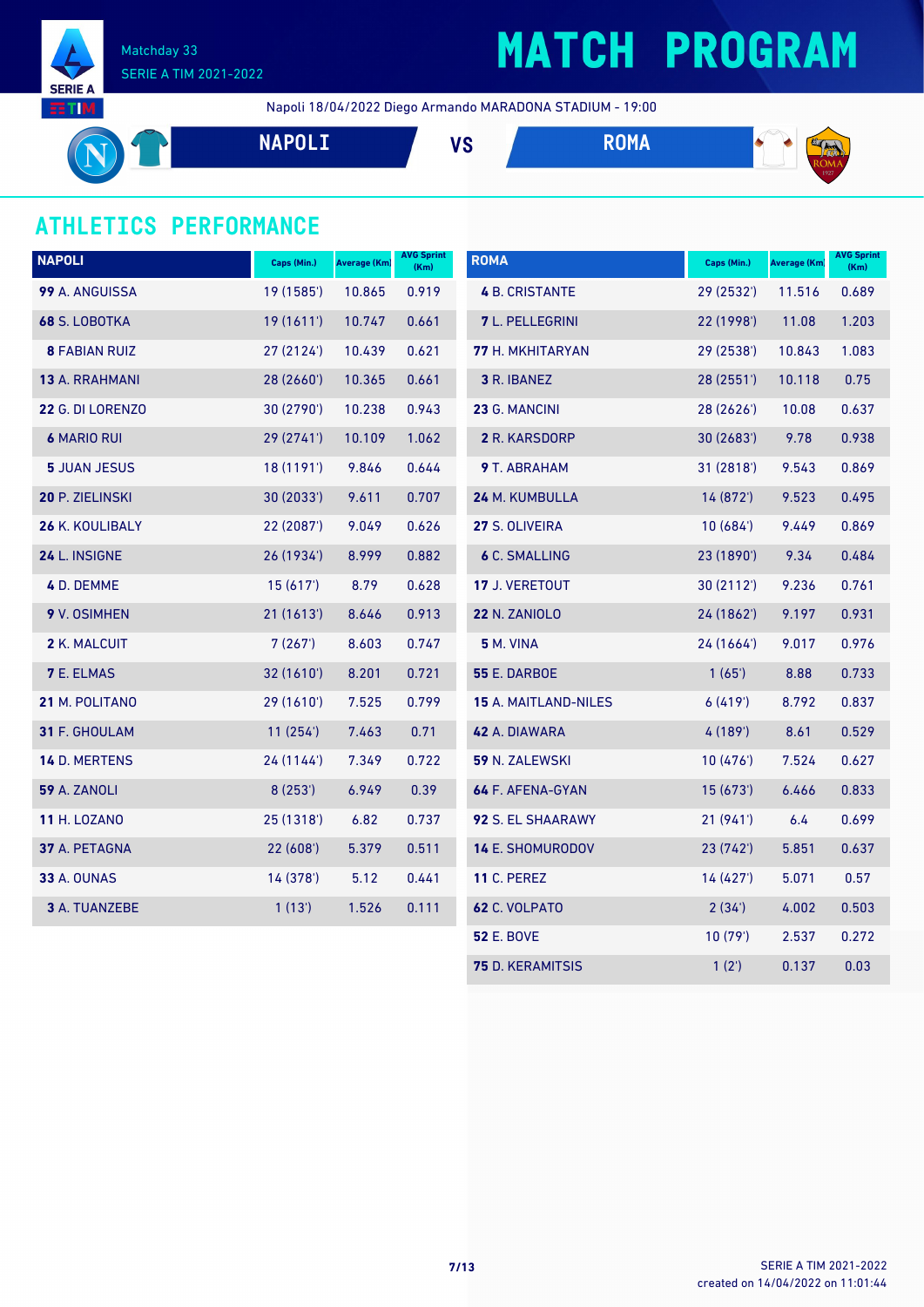

Napoli 18/04/2022 Diego Armando MARADONA STADIUM - 19:00



### **MATCHDAY 33**

| SPEZIA vs INTER   |           |                       | 15/04/2022 19:00 |
|-------------------|-----------|-----------------------|------------------|
| <b>MILAN</b>      |           | vs GENOA              | 15/04/2022 21:00 |
| CAGLIARI          |           | vs SASSUOLO           | 16/04/2022 12:30 |
| <b>SAMPDORIA</b>  |           | <b>vs</b> SALERNITANA | 16/04/2022 14:30 |
| <b>UDINESE</b>    |           | vs EMPOLI             | 16/04/2022 14:30 |
| <b>FIORENTINA</b> | VS        | <b>VENEZIA</b>        | 16/04/2022 16:30 |
| <b>JUVENTUS</b>   |           | vs BOLOGNA            | 16/04/2022 18:30 |
| LAZIO             | <b>VS</b> | <b>TORINO</b>         | 16/04/2022 20:45 |
| <b>NAPOLI</b>     |           | vs ROMA               | 18/04/2022 19:00 |
| <b>ATALANTA</b>   | <b>VS</b> | <b>HELLAS VERONA</b>  | 18/04/2022 21:00 |

#### **SERIE A TIM TABLE**

|                      | <b>PTS</b> | $\mathsf P$ | W              | D                | L                | GF | GA | <b>GOAL DIFF.</b> |
|----------------------|------------|-------------|----------------|------------------|------------------|----|----|-------------------|
| <b>MILAN</b>         | 68         | 32          | 20             | 8                | 4                | 56 | 29 | $+27$             |
| <b>INTER</b>         | 66         | 31          | 19             | 9                | 3                | 65 | 24 | $+41$             |
| <b>NAPOLI</b>        | 66         | 32          | 20             | $\boldsymbol{6}$ | $\boldsymbol{6}$ | 58 | 26 | $+32$             |
| <b>JUVENTUS</b>      | 62         | 32          | 18             | $\bf 8$          | $\boldsymbol{6}$ | 49 | 28 | $+21$             |
| <b>ROMA</b>          | 57         | 32          | 17             | $\boldsymbol{6}$ | 9                | 53 | 36 | $+17$             |
| <b>LAZIO</b>         | 55         | 32          | 16             | $\overline{7}$   | 9                | 64 | 47 | $+17$             |
| <b>FIORENTINA</b>    | 53         | 31          | 16             | 5                | 10               | 52 | 40 | $+12$             |
| <b>ATALANTA</b>      | 51         | 31          | 14             | 9                | $\bf 8$          | 53 | 36 | $+17$             |
| <b>SASSUOLO</b>      | 46         | 32          | 12             | 10               | 10               | 58 | 52 | $+6$              |
| <b>HELLAS VERONA</b> | 45         | 32          | 12             | 9                | 11               | 56 | 49 | $+7$              |
| <b>TORINO</b>        | 39         | 31          | 10             | 9                | 12               | 35 | 30 | $+5$              |
| <b>BOLOGNA</b>       | 37         | 31          | 10             | $\overline{7}$   | 14               | 34 | 44 | $-10$             |
| <b>UDINESE</b>       | 36         | 30          | $\bf 8$        | 12               | 10               | 43 | 48 | $-5$              |
| <b>EMPOLI</b>        | 34         | 32          | $\bf 8$        | 10               | 14               | 41 | 56 | $-15$             |
| <b>SPEZIA</b>        | 33         | 32          | 9              | 6                | 17               | 32 | 54 | $-22$             |
| <b>SAMPDORIA</b>     | 29         | 32          | $\bf 8$        | 5                | 19               | 39 | 54 | $-15$             |
| <b>CAGLIARI</b>      | 25         | 32          | 5              | 10               | 17               | 30 | 61 | $-31$             |
| <b>VENEZIA</b>       | 22         | 31          | 5 <sup>5</sup> | $\overline{7}$   | 19               | 26 | 57 | $-31$             |
| <b>GENOA</b>         | 22         | 32          | $\overline{2}$ | 16               | 14               | 24 | 52 | $-28$             |
| <b>SALERNITANA</b>   | 16         | 30          | 3              | $\overline{7}$   | 20               | 23 | 68 | $-45$             |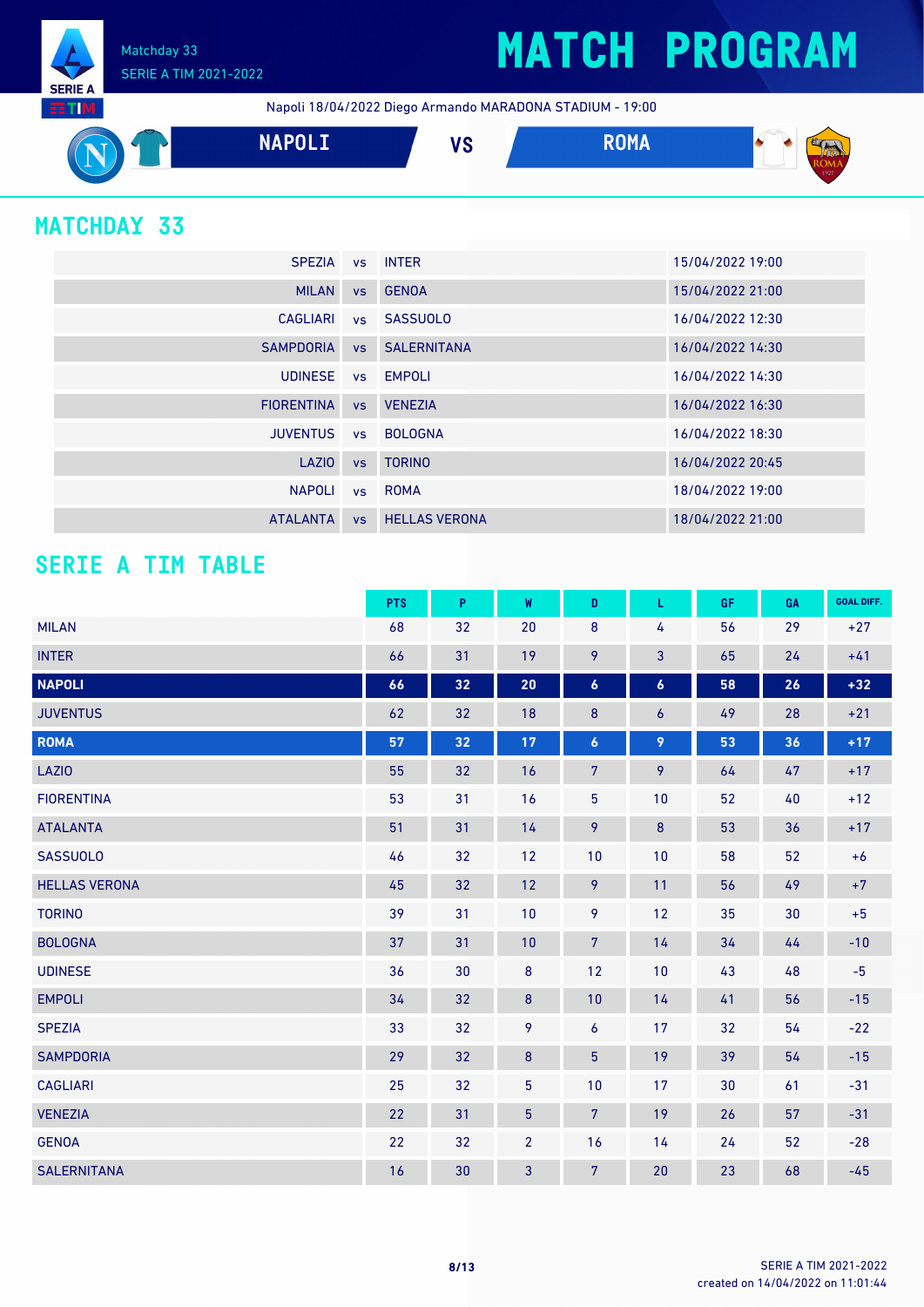

## **MATCH PROGRAM**

Napoli 18/04/2022 Diego Armando MARADONA STADIUM - 19:00



### **PLAYERS RANKING**

|               | <b>TOP SCORERS</b> | <b>Goals(Penalties)</b> |       |
|---------------|--------------------|-------------------------|-------|
|               | C. IMMOBILE        | LAZ                     | 24(6) |
| $\mathcal{P}$ | D. VLAHOVIC        | <b>JUV</b>              | 22(5) |
| 3             | <b>G. SIMEONE</b>  | <b>VER</b>              | 16(0) |
| 4             | <b>T. ABRAHAM</b>  | <b>ROM</b>              | 15(2) |
| 5             | D. BERARDI         | <b>SAS</b>              | 14(6) |
| 5             | L. MARTINEZ        | <b>INT</b>              | 14(3) |
| 7             | E. DZEKO           | <b>INT</b>              | 13(0) |
| 7             | <b>G. SCAMACCA</b> | <b>SAS</b>              | 13(1) |
| 9             | <b>V. OSIMHEN</b>  | <b>NAP</b>              | 12(0) |
| 9             | <b>JOAO PEDRO</b>  | CAG                     | 12(3) |

#### **TEAMS RANKING**

|                | <b>TEAMS RANKING</b>  | <b>Goals - Goals per game</b> |                |
|----------------|-----------------------|-------------------------------|----------------|
| 1              | <b>INTER</b>          | 65                            | 2.1            |
| $\overline{2}$ | <b>LAZIO</b>          | 64                            | $\overline{2}$ |
| 3              | <b>NAPOLI</b>         | 58                            | 1.81           |
| 3              | <b>SASSUOLO</b>       | 58                            | 1.81           |
| 5              | <b>HELLAS VERONA</b>  | 56                            | 1.75           |
| 5              | <b>MILAN</b>          | 56                            | 1.75           |
| 7              | <b>ATALANTA</b>       | 53                            | 1.71           |
| $\overline{7}$ | <b>ROMA</b>           | 53                            | 1.66           |
| 9              | <b>FIORENTINA</b>     | 52                            | 1.68           |
| 10             | <b>JUVENTUS</b>       | 49                            | 1.53           |
| 11             | <b>UDINESE</b>        | 43                            | 1.43           |
| 12             | <b>EMPOLI</b>         | 41                            | 1.28           |
|                | <b>13 SAMPDORIA</b>   | 39                            | 1.22           |
|                | 14 TORINO             | 35                            | 1.13           |
| 15             | <b>BOLOGNA</b>        | 34                            | 1.1            |
|                | 16 SPEZIA             | 32                            | 1              |
| 17             | <b>CAGLIARI</b>       | 30                            | 0.94           |
|                | 18 VENEZIA            | 26                            | 0.84           |
| 19             | <b>GENOA</b>          | 24                            | 0.75           |
|                | <b>20 SALERNITANA</b> | 23                            | 0.77           |

|                | <b>TEAMS RANKING</b> | Att.-On Target-Off Target-Blocked |     |     |     |
|----------------|----------------------|-----------------------------------|-----|-----|-----|
| 1              | <b>INTER</b>         | 524                               | 198 | 190 | 136 |
| $\overline{2}$ | <b>MILAN</b>         | 504                               | 155 | 206 | 143 |
| 3              | <b>ROMA</b>          | 500                               | 162 | 193 | 145 |
| 4              | <b>NAPOLI</b>        | 498                               | 168 | 191 | 139 |
| 5              | <b>SASSUOLO</b>      | 487                               | 184 | 173 | 130 |
| 6              | <b>ATALANTA</b>      | 462                               | 139 | 179 | 144 |
| 7              | <b>JUVENTUS</b>      | 456                               | 153 | 196 | 107 |
| 8              | <b>EMPOLI</b>        | 427                               | 138 | 165 | 124 |
| 9              | <b>FIORENTINA</b>    | 420                               | 156 | 168 | 96  |
| 10             | <b>TORINO</b>        | 397                               | 127 | 168 | 102 |
| 11             | <b>UDINESE</b>       | 394                               | 140 | 146 | 108 |
| 12             | <b>HELLAS VERONA</b> | 386                               | 134 | 152 | 100 |
| 13             | <b>BOLOGNA</b>       | 363                               | 121 | 148 | 94  |
| 14             | <b>LAZIO</b>         | 362                               | 156 | 132 | 74  |
| 15             | <b>SAMPDORIA</b>     | 343                               | 109 | 144 | 90  |
| 16             | <b>CAGLIARI</b>      | 333                               | 98  | 145 | 90  |
| 17             | <b>SPEZIA</b>        | 328                               | 116 | 124 | 88  |
| 18             | <b>GENOA</b>         | 323                               | 94  | 142 | 87  |
| 19             | <b>SALERNITANA</b>   | 309                               | 97  | 124 | 88  |
| 20             | <b>VENEZIA</b>       | 296                               | 98  | 132 | 66  |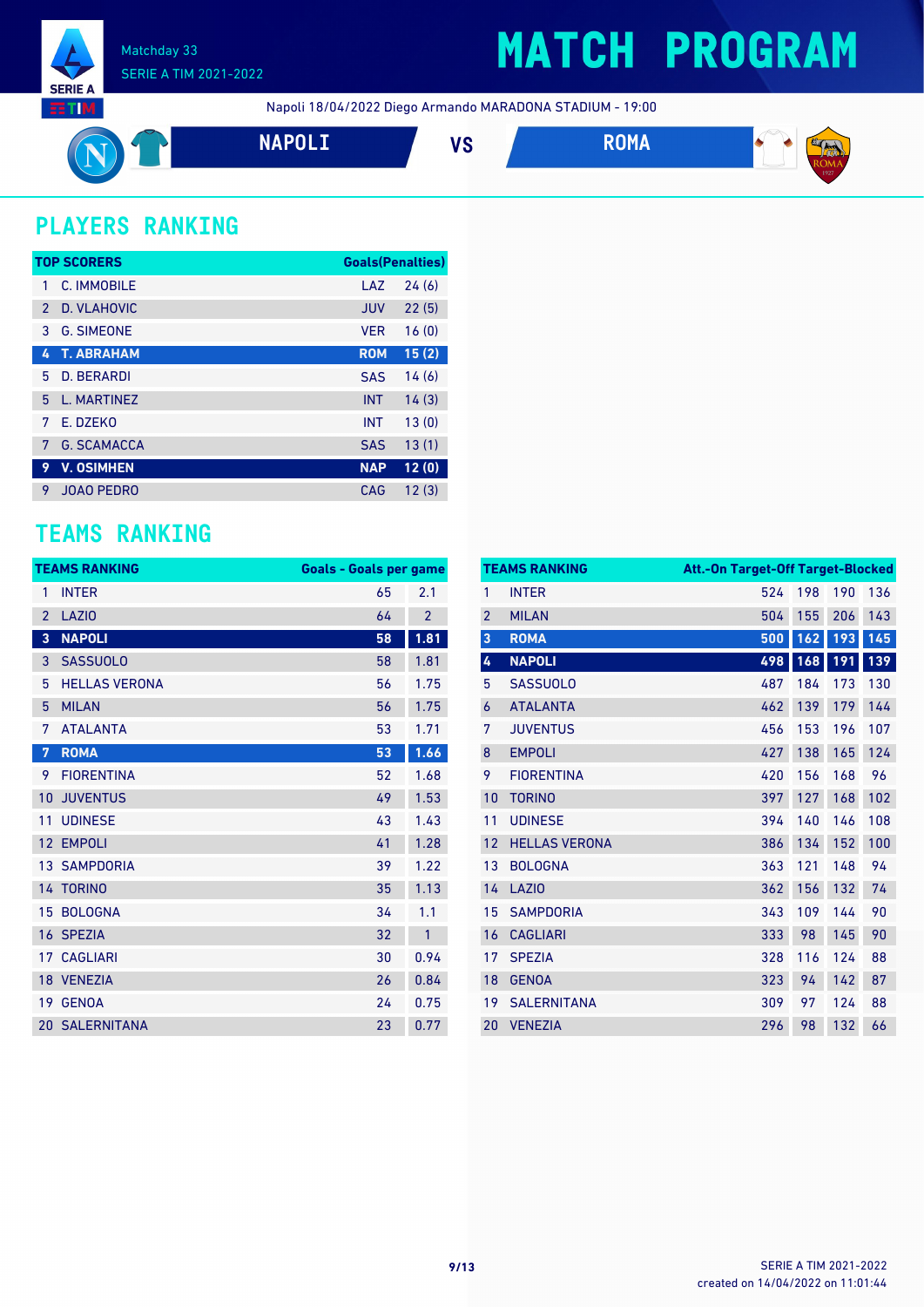

# **MATCH PROGRAM**

Napoli 18/04/2022 Diego Armando MARADONA STADIUM - 19:00





| <b>TEAMS RANKING</b>   |    | <b>Assists - Avg</b> |  |
|------------------------|----|----------------------|--|
| 1 INTER                | 44 | 1.42                 |  |
| 2 LAZIO                | 42 | 1.31                 |  |
| <b>3 NAPOLI</b>        | 38 | 1.19                 |  |
| <b>4 ATALANTA</b>      | 36 | 1.16                 |  |
| <b>4 HELLAS VERONA</b> | 36 | 1.13                 |  |
| <b>6 JUVENTUS</b>      | 31 | 0.97                 |  |
| <b>6 SASSUOLO</b>      | 31 | 0.97                 |  |
| <b>8 FIORENTINA</b>    | 29 | 0.94                 |  |
| <b>8 ROMA</b>          | 29 | 0.91                 |  |
| 10 BOLOGNA             | 28 | 0.90                 |  |
| <b>10 MILAN</b>        | 28 | 0.88                 |  |
| <b>12 SAMPDORIA</b>    | 25 | 0.78                 |  |
| <b>12 UDINESE</b>      | 25 | 0.83                 |  |
| <b>14 TORINO</b>       | 22 | 0.71                 |  |
| <b>15 CAGLIARI</b>     | 21 | 0.66                 |  |
| <b>16 EMPOLI</b>       | 20 | 0.63                 |  |
| <b>17 VFNF7IA</b>      | 19 | 0.61                 |  |
| <b>18 SPEZIA</b>       | 18 | 0.56                 |  |
| <b>19 GENOA</b>        | 17 | 0.53                 |  |
| <b>20 SALERNITANA</b>  | 13 | 0.43                 |  |

|                         | <b>TEAMS RANKING</b>    | <b>Key Passes*</b> |
|-------------------------|-------------------------|--------------------|
| 1                       | <b>INTER</b>            | 11.13              |
| $\overline{\mathbf{2}}$ | <b>NAPOLI</b>           | 10.72              |
| 3                       | <b>ATALANTA</b>         | 10.55              |
| 4                       | <b>MILAN</b>            | 10.44              |
| 5                       | <b>ROMA</b>             | 10.31              |
| 6                       | <b>SASSUOLO</b>         | 10.03              |
| 7                       | <b>JUVENTUS</b>         | 9.44               |
| 8                       | <b>FIORENTINA</b>       | 9.29               |
| 9                       | <b>TORINO</b>           | 9.13               |
| 10                      | <b>UDINESE</b>          | 8.6                |
| 11                      | <b>EMPOLI</b>           | 8.44               |
| 12 <sup>2</sup>         | <b>BOLOGNA</b>          | 8.35               |
|                         | <b>13 HELLAS VERONA</b> | 7.44               |
|                         | <b>14 SAMPDORIA</b>     | 7.28               |
|                         | 15 LAZIO                | 7.16               |
|                         | <b>16 CAGLIARI</b>      | 6.97               |
|                         | <b>17 SALERNITANA</b>   | 6.93               |
|                         | 18 SPEZIA               | 6.91               |
| 19                      | <b>GENOA</b>            | 6.44               |
|                         | 20 VENEZIA              | 6.13               |

|  |  |  |  | * Valori medi per partita. |
|--|--|--|--|----------------------------|
|--|--|--|--|----------------------------|

| <b>TEAMS RANKING</b><br><b>Passes completed - % *</b> |                       |        |    |
|-------------------------------------------------------|-----------------------|--------|----|
| 1                                                     | LAZI <sub>0</sub>     | 499.63 | 87 |
| $\overline{2}$                                        | <b>NAPOLI</b>         | 497.25 | 87 |
| 3                                                     | <b>INTER</b>          | 451.61 | 86 |
| 4                                                     | <b>SASSUOLO</b>       | 424.97 | 85 |
| 5                                                     | <b>FIORENTINA</b>     | 424.29 | 85 |
| 6                                                     | <b>JUVENTUS</b>       | 424.03 | 85 |
| 7                                                     | <b>ATALANTA</b>       | 418.94 | 82 |
| 8                                                     | <b>MILAN</b>          | 399.34 | 84 |
| 9                                                     | <b>ROMA</b>           | 374.69 | 83 |
| 10                                                    | <b>BOLOGNA</b>        | 356.65 | 81 |
| 11                                                    | <b>TORINO</b>         | 337.39 | 78 |
| 12                                                    | <b>HELLAS VERONA</b>  | 326.09 | 77 |
|                                                       | 13 EMPOLI             | 314.72 | 79 |
|                                                       | <b>14 SAMPDORIA</b>   | 312.97 | 77 |
|                                                       | 15 SPEZIA             | 293.34 | 77 |
|                                                       | 16 VENEZIA            | 283.9  | 78 |
|                                                       | <b>17 UDINESE</b>     | 283.37 | 78 |
|                                                       | <b>18 CAGLIARI</b>    | 281.09 | 76 |
|                                                       | 19 GENOA              | 274.41 | 74 |
|                                                       | <b>20 SALERNITANA</b> | 259.97 | 76 |
|                                                       | *Average Values       |        |    |

|                | <b>TEAMS RANKING</b>       | Recoveries* |
|----------------|----------------------------|-------------|
| 1              | <b>HELLAS VERONA</b>       | 62.75       |
| $\overline{2}$ | <b>ATALANTA</b>            | 60.23       |
| 3              | <b>GENOA</b>               | 56.88       |
| 4              | <b>TORINO</b>              | 56.06       |
| 5              | <b>MILAN</b>               | 54.94       |
| 6              | <b>SAMPDORIA</b>           | 54.03       |
| 7              | <b>JUVENTUS</b>            | 53.19       |
| 8              | <b>INTER</b>               | 52          |
| 9              | <b>EMPOLI</b>              | 51.97       |
| 10             | <b>UDINESE</b>             | 51.5        |
| 11             | <b>SPEZIA</b>              | 51.22       |
|                | <b>12 ROMA</b>             | 51          |
|                | 13 VENEZIA                 | 50.9        |
|                | 14 BOLOGNA                 | 50.61       |
|                | <b>15 NAPOLI</b>           | 50.56       |
|                | <b>16 CAGLIARI</b>         | 50.47       |
|                | 17 LAZIO                   | 49.97       |
|                | 18 SASSUOLO                | 49.81       |
|                | <b>19 FIORENTINA</b>       | 48.87       |
|                | <b>20 SALERNITANA</b>      | 47.4        |
|                | * Valori medi per partita. |             |

created on 14/04/2022 on 11:01:44 **10/13** SERIE A TIM 2021-2022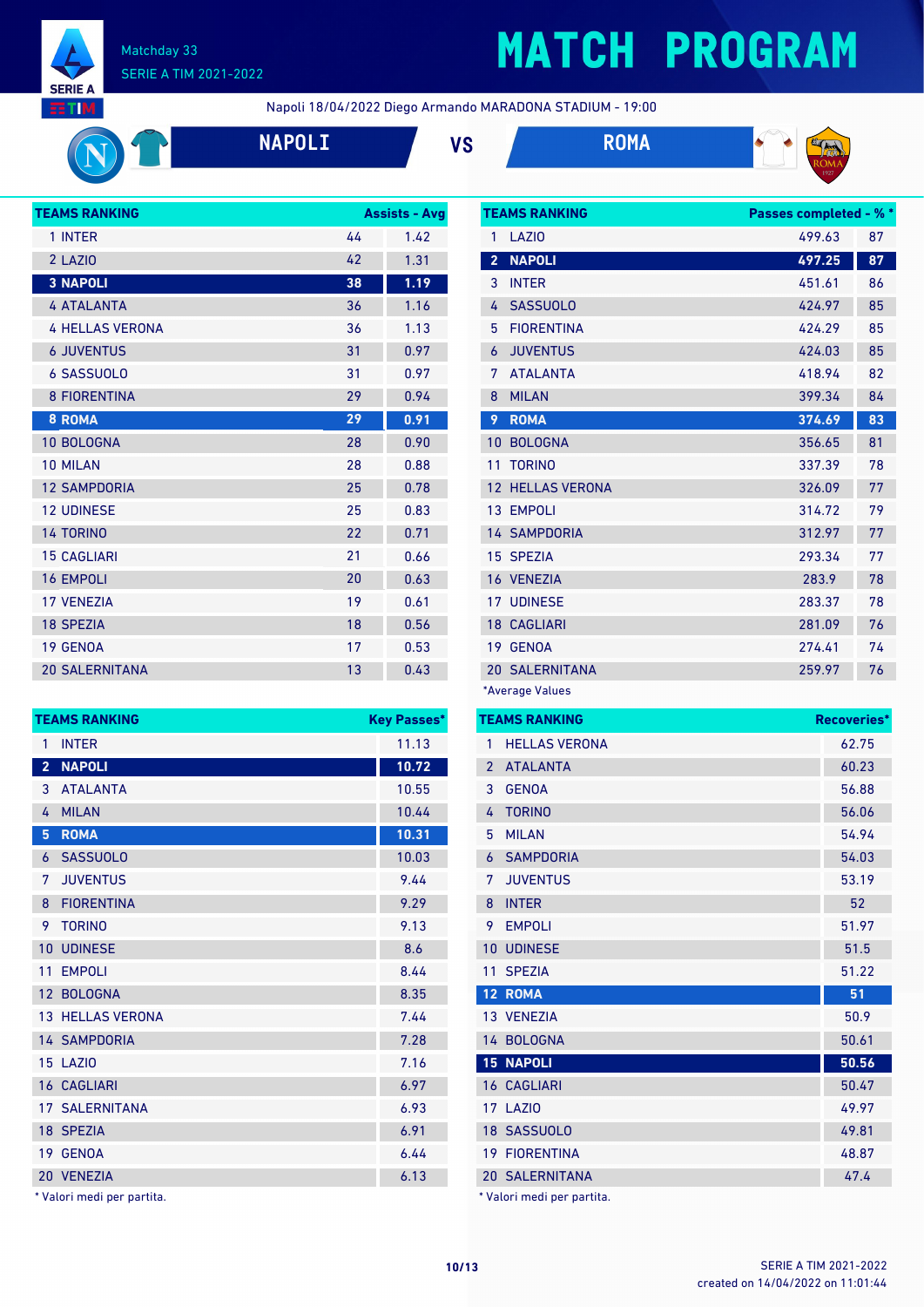

# **MATCH PROGRAM**

Napoli 18/04/2022 Diego Armando MARADONA STADIUM - 19:00

| <b>NAPOI</b> |
|--------------|
|              |







|                 | <b>TEAMS RANKING</b> | <b>Tot. Saves - Average</b> |      |
|-----------------|----------------------|-----------------------------|------|
| 1               | <b>EMPOLI</b>        | 127                         | 3.97 |
| $\overline{2}$  | <b>VENEZIA</b>       | 123                         | 3.97 |
| 3               | <b>SALERNITANA</b>   | 119                         | 3.97 |
| 4               | <b>SPEZIA</b>        | 118                         | 3.69 |
| 5               | <b>GENOA</b>         | 109                         | 3.41 |
| 6               | <b>CAGLIARI</b>      | 107                         | 3.34 |
| 7               | <b>SAMPDORIA</b>     | 107                         | 3.34 |
| 8               | <b>BOLOGNA</b>       | 103                         | 3.32 |
| 9               | <b>SASSUOLO</b>      | 89                          | 2.78 |
| 10              | <b>INTER</b>         | 87                          | 2.81 |
| $\overline{1}1$ | <b>ROMA</b>          | 86                          | 2.69 |
|                 | 12 MILAN             | 85                          | 2.66 |
|                 | <b>13 NAPOLI</b>     | 84                          | 2.63 |
|                 | 14 HELLAS VERONA     | 81                          | 2.53 |
|                 | 15 LAZIO             | 75                          | 2.34 |
|                 | <b>16 ATALANTA</b>   | 74                          | 2.39 |
|                 | <b>17 UDINESE</b>    | 71                          | 2.37 |
| 18              | <b>JUVENTUS</b>      | 69                          | 2.16 |
|                 | <b>19 FIORENTINA</b> | 67                          | 2.16 |
|                 | <b>20 TORINO</b>     | 63                          | 2.03 |

|                 | <b>TEAMS RANKING</b>  | AVG (Km) |
|-----------------|-----------------------|----------|
| 1               | LAZIO                 | 112.275  |
| $\mathfrak{p}$  | <b>EMPOLI</b>         | 111.666  |
| 3               | <b>INTER</b>          | 111.53   |
| 4               | <b>ATALANTA</b>       | 110.748  |
| 5               | <b>HELLAS VERONA</b>  | 109.544  |
| 6               | <b>VENEZIA</b>        | 109.511  |
| 7               | <b>GENOA</b>          | 108.737  |
| 8               | <b>JUVENTUS</b>       | 108.332  |
| 9               | <b>ROMA</b>           | 107.801  |
| $10-1$          | <b>CAGLIARI</b>       | 107.405  |
| 11              | <b>SPEZIA</b>         | 106.886  |
| 12 <sup>°</sup> | <b>MILAN</b>          | 106.653  |
|                 | <b>13 SALERNITANA</b> | 106.399  |
|                 | 14 TORINO             | 106.391  |
|                 | <b>15 NAPOLI</b>      | 106.248  |
|                 | <b>16 SAMPDORIA</b>   | 106.005  |
|                 | 17 SASSUOLO           | 105.55   |
| 18              | <b>BOLOGNA</b>        | 105.509  |
|                 | <b>19 FIORENTINA</b>  | 105.413  |
|                 | 20 UDINESE            | 104.246  |

|                 | <b>TEAMS RANKING</b>  | <b>Tot. Final Third Passes - Avg.</b> |        |
|-----------------|-----------------------|---------------------------------------|--------|
| 1               | <b>ATALANTA</b>       | 3749                                  | 120.94 |
| $\overline{2}$  | <b>NAPOLI</b>         | 3703                                  | 115.72 |
| 3               | <b>INTER</b>          | 3160                                  | 101.94 |
| 4               | LAZI <sub>0</sub>     | 3154                                  | 98.56  |
| 5               | <b>MILAN</b>          | 3055                                  | 95.47  |
| 6               | <b>JUVENTUS</b>       | 2903                                  | 90.72  |
| 7               | <b>TORINO</b>         | 2882                                  | 92.97  |
| 8               | <b>HELLAS VERONA</b>  | 2831                                  | 88.47  |
| 9               | <b>FIORENTINA</b>     | 2751                                  | 88.74  |
| 10              | <b>SASSUOLO</b>       | 2750                                  | 85.94  |
| 11              | <b>EMPOLI</b>         | 2559                                  | 79.97  |
| 12 <sup>2</sup> | <b>ROMA</b>           | 2496                                  | 78     |
|                 | 13 BOLOGNA            | 2469                                  | 79.65  |
|                 | <b>14 SAMPDORIA</b>   | 2137                                  | 66.78  |
|                 | <b>15 UDINESE</b>     | 2005                                  | 66.83  |
|                 | 16 SPEZIA             | 1992                                  | 62.25  |
| 17 <sup>1</sup> | <b>CAGLIARI</b>       | 1873                                  | 58.53  |
|                 | <b>18 SALERNITANA</b> | 1818                                  | 60.6   |
|                 | 19 GENOA              | 1792                                  | 56     |
|                 | 20 VENEZIA            | 1647                                  | 53.13  |

| <b>TEAMS RANKING</b> |                      | <b>Tot. Dribbling - Average</b> |       |  |
|----------------------|----------------------|---------------------------------|-------|--|
| 1                    | <b>MILAN</b>         | 378                             | 11.81 |  |
| $\overline{2}$       | <b>SASSUOLO</b>      | 345                             | 10.78 |  |
| 3                    | <b>JUVENTUS</b>      | 309                             | 9.66  |  |
| 4                    | <b>ATALANTA</b>      | 299                             | 9.65  |  |
| 4                    | <b>NAPOLI</b>        | 299                             | 9.34  |  |
| 6                    | <b>UDINESE</b>       | 290                             | 9.67  |  |
| 7                    | LAZI <sub>0</sub>    | 287                             | 8.97  |  |
| 8                    | <b>HELLAS VERONA</b> | 280                             | 8.75  |  |
| 9                    | <b>ROMA</b>          | 279                             | 8.72  |  |
| 10                   | <b>BOLOGNA</b>       | 271                             | 8.74  |  |
| 11                   | <b>GENOA</b>         | 266                             | 8.31  |  |
| 12                   | <b>EMPOLI</b>        | 260                             | 8.13  |  |
|                      | 13 SPEZIA            | 254                             | 7.94  |  |
|                      | 14 VENEZIA           | 251                             | 8.1   |  |
| 15                   | <b>TORINO</b>        | 242                             | 7.81  |  |
| 16                   | <b>FIORENTINA</b>    | 240                             | 7.74  |  |
| 17                   | <b>SALERNITANA</b>   | 217                             | 7.23  |  |
| 18 <sup>°</sup>      | <b>CAGLIARI</b>      | 208                             | 6.5   |  |
| 19                   | <b>INTER</b>         | 200                             | 6.45  |  |
|                      | 20 SAMPDORIA         | 190                             | 5.94  |  |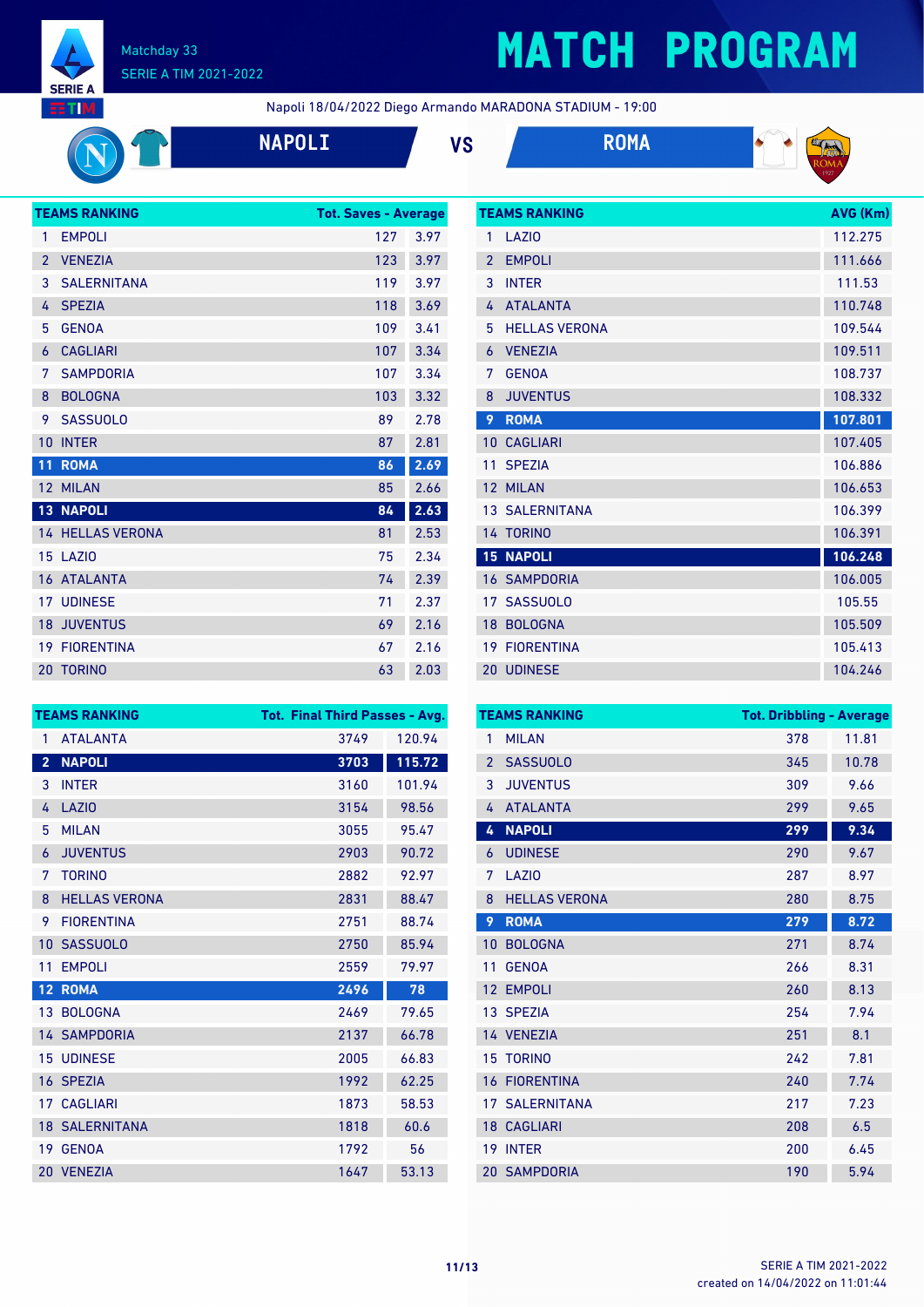

# **MATCH PROGRAM**

Napoli 18/04/2022 Diego Armando MARADONA STADIUM - 19:00









| <b>RANKING SQUADRE</b> |                       | <b>Penalties - Against</b> |                |
|------------------------|-----------------------|----------------------------|----------------|
| $\mathbf{1}$           | <b>NAPOLI</b>         | 11                         | 1              |
| $\overline{2}$         | <b>INTER</b>          | 10                         | 4              |
| 3                      | <b>FIORENTINA</b>     | 9                          | 5              |
| 4                      | <b>HELLAS VERONA</b>  | 8                          | 3              |
| 5                      | <b>MILAN</b>          | 8                          | 5              |
| 6                      | <b>LAZIO</b>          | 8                          | 6              |
| 7                      | <b>ROMA</b>           | 7                          | 4              |
| 8                      | <b>SASSUOLO</b>       | 7                          | 8              |
| 9                      | <b>JUVENTUS</b>       | 6                          | 5              |
| 10                     | <b>EMPOLI</b>         | 6                          | 7              |
| 11                     | <b>GENOA</b>          | 5                          | 4              |
|                        | 12 ATALANTA           | 4                          | 4              |
|                        | 13 BOLOGNA            | 4                          | 7              |
|                        | <b>14 CAGLIARI</b>    | 4                          | 9              |
|                        | <b>15 SAMPDORIA</b>   | 3                          | $\overline{2}$ |
|                        | <b>16 UDINESE</b>     | 3                          | 4              |
|                        | 17 SPEZIA             | 3                          | 11             |
|                        | 17 VENEZIA            | 3                          | 11             |
|                        | <b>19 SALERNITANA</b> | $\overline{2}$             | 7              |
| 20                     | <b>TORINO</b>         | $\mathbf{1}$               | 5              |
|                        |                       |                            |                |

| <b>RANKING SQUADRE</b> |                       | <b>Bench goals - Avg</b> |      |
|------------------------|-----------------------|--------------------------|------|
| 1                      | <b>ATALANTA</b>       | 11                       | 1.00 |
| $\overline{2}$         | <b>INTER</b>          | 10                       | 1.25 |
| $\overline{3}$         | <b>NAPOLI</b>         | 9                        | 1.00 |
| 3                      | <b>ROMA</b>           | 9                        | 1.12 |
| 3                      | <b>UDINESE</b>        | 9                        | 1.00 |
| 6                      | <b>SASSUOLO</b>       | 8                        | 1.33 |
| 7                      | <b>EMPOLI</b>         | 6                        | 1.00 |
| 7                      | <b>FIORENTINA</b>     | $\overline{6}$           | 1.00 |
| 7                      | <b>GENOA</b>          | 6                        | 1.20 |
| 7                      | <b>SPEZIA</b>         | 6                        | 1.00 |
| 7                      | <b>TORINO</b>         | 6                        | 1.00 |
| 12                     | <b>JUVENTUS</b>       | 5                        | 1.00 |
| 12                     | <b>MILAN</b>          | 5                        | 1.00 |
|                        | 14 BOLOGNA            | 4                        | 1.00 |
|                        | <b>14 LAZIO</b>       | 4                        | 1.00 |
|                        | 14 VENEZIA            | 4                        | 1.00 |
|                        | 17 CAGLIARI           | 3                        | 1.00 |
| 17 <sup>2</sup>        | <b>HELLAS VERONA</b>  | 3                        | 1.00 |
|                        | <b>17 SALERNITANA</b> | 3                        | 1.00 |
|                        | <b>17 SAMPDORIA</b>   | 3                        | 1.00 |